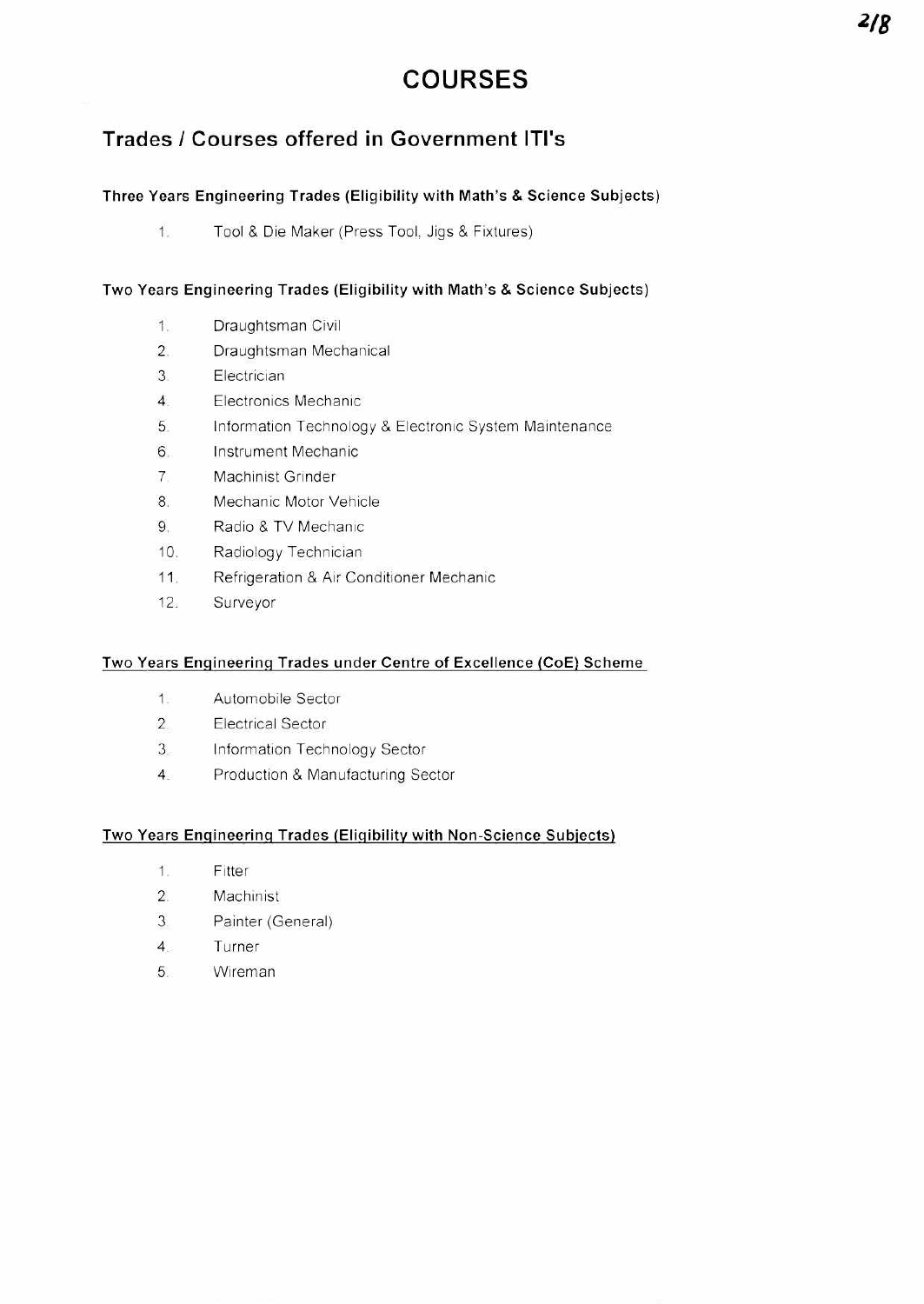#### **One Year Engineering Trades**

- 1. Architectural Assistant
- 2. Auto Electrician
- 3. Automotive Body Repair
- 4. Automotive Paint Repair
- 5. Carpenter
- 6. Computer Hardware & Networking
- 7. Dent Beating & Spray Painting
- 8. Mechanic Diesel
- 9. Mechanic Tractor
- 10. Interior Decoration & Designing
- 11. Plastic Processing Operator
- 12. Plumber
- 13. Scooter & Auto Cycle Mechanic
- 14 Sheet Metal Worker
- 15 Steel Fabricator
- 16 Welder (Gas & Electric)

#### **One Year Non-Engineering Trades**

- 1. Baker & Confectionery
- 2. Commercial Art
- 3. Computer Operator & Programming Assistant (COPA)
- 4. Craftsman Food Production (Gen.)
- 5. Cutting & Sewing (Co-ed)
- 6. Cutting & Sewing (Girls)
- 7 Desktop Publishing Operator
- 8. Digital Photography
- 9. Dress Designing
- 10. Dress Making
- 11. Embroidery & Needle Work
- 12. Fashion Technology
- 13. Health & Sanitary Inspector
- 14. Hair & Skin Care
- 15. Hospital House Keeping
- 16. Li-tho Offset Machine Minder
- 17. Office Assistant cum Computer Operator
- 18. Secretarial Practice (English)
- 19. Steno English
- 20. Steno Hindi
- 21 Steward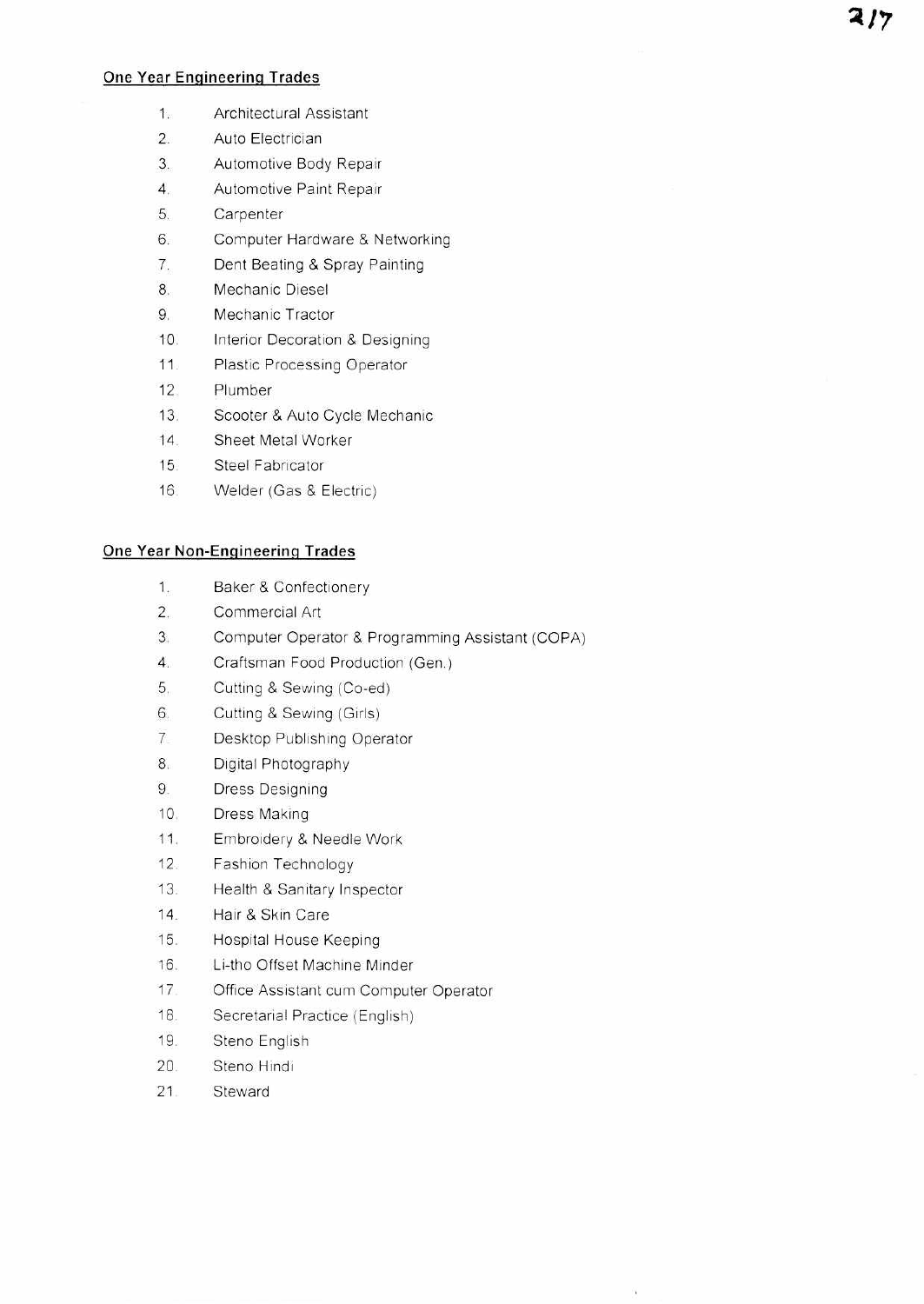#### 22. Textile Designing

#### **Six Months Non-Engineering Trades**

- 1. **Call Centre Assistant**
- 2. Corporate House Keeping
- 3. Data Entry Operator
- 4. Domestic House Keeping
- 5 Front Office Assistant
- 6. Event Management Assistant
- 7. Office Machine Operator
- 8. Tourist Guide

## **Note:**

- 1. Where the Science subjects is essential for passing. the subject either with or without practical would be considered as eligibility
- 2. Actual No. of seats available at each institute for particular trades is subject to variation.
- 3. The seats in trades affiliated with NCVT/SCVT is to be confirmed from the admission Centre prior seeing admission at the Institute.